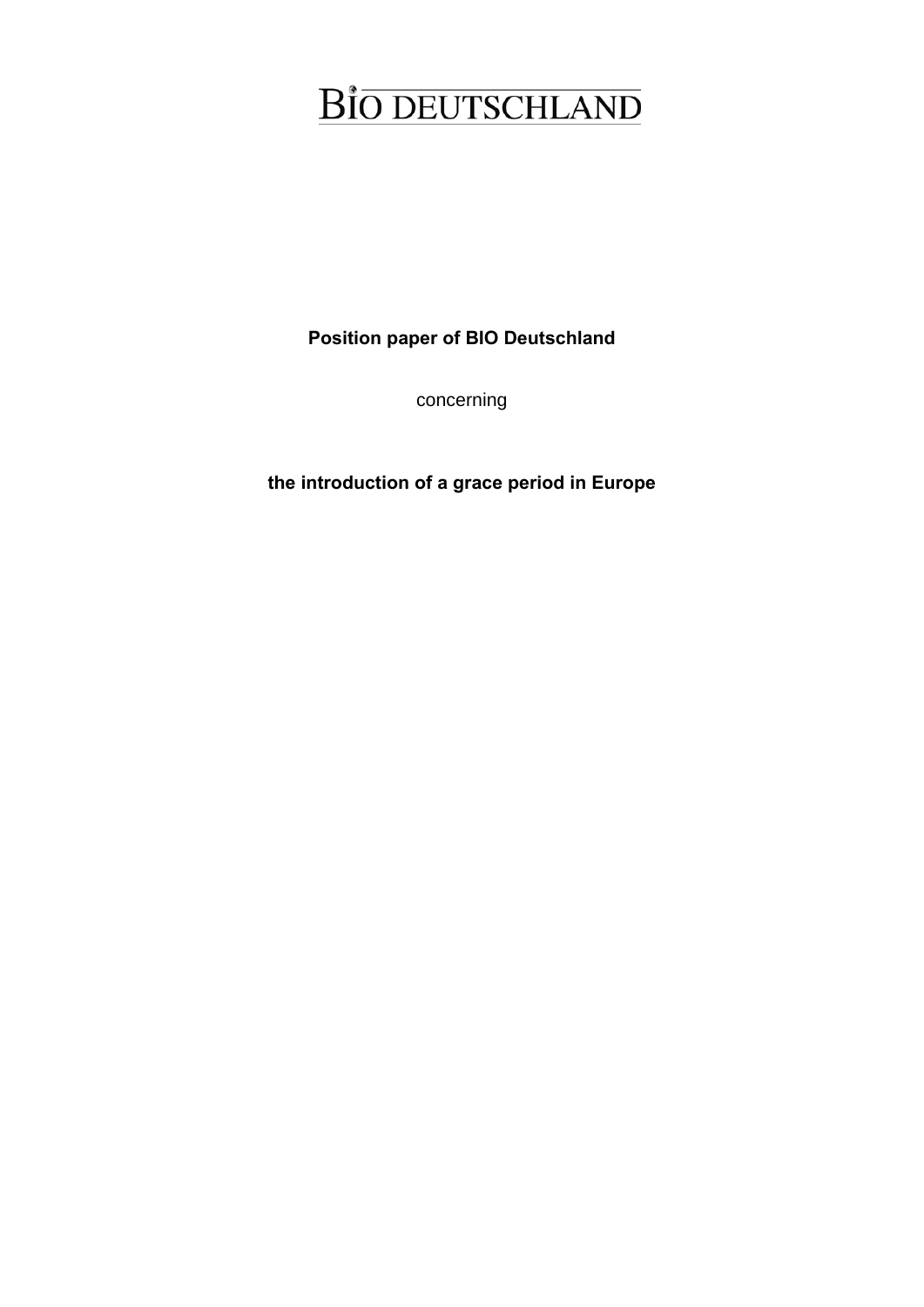## **1. Summary of the main findings of the position paper**

The sector association of the biotechnology industry, the Biotechnologie-Industrie-Organisation Deutschland (BIO Deutschland), calls for the introduction of a grace period with the following key elements:

- $\triangleright$  Duration: 12 months
- $\triangleright$  Scope: Any prior disclosure of an invention does not destroy novelty provided that it was directly or indirectly made by the applicant or his legal predecessor
- $\triangleright$  Territorial field of application: the European Union and the member states of the European Patent Convention

Germany's position as a hub of innovation is currently marked by ambivalence. On the one hand, its level of scientific and technological performance is very high, thanks to having an excellent research landscape and the highest proportion of innovative enterprises in the European Union.<sup>1</sup> On the other hand, it is falling short of its potential in terms of leveraging technology to create new products. Germany has not become less competitive in the race for innovation, yet other countries are proving to be far more dynamic.

Creating favourable framework conditions that foster innovation is therefore crucial to Germany's future success in the international competition to attract business investment. First and foremost, it is about quickly translating advancements in research and technology – especially in key areas such as biotechnology – into market advantages for the companies behind the innovations. This would require a competitive model of patent law, particularly at the EU level, that appropriately strengthens patent protection while countering the rising amount of intellectual piracy that is occurring in the form of counterfeiting and patent infringement.

An often neglected, but vital component of an innovation-friendly patent law is securing the results from basic research for real-world applications. Here there is a great deal of room for improvement concerning cases where inventors make novelty-destroying disclosures prior to the filing date.

A survey conducted by BIO Deutschland among its members revealed that 65% of these support the introduction of a grace period. In addition, patent research commissioned by BIO Deutschland shows that almost 7% of European and international patent applications filed by universities, research institutes and similar establishments that were published in 1999 and 2000 were subsequently abandoned or refused due to inventors making novelty-destroying disclosures in the 12 months preceding the filing date of the priority application and prior to the applicant being informed of the date of filing accorded to his application. This research does not include inventions for which applications were not filed at all due to the lack of a grace period. The number of these non-documented/non-researchable inventions for which applications were not filed due to the absence of patent protection in Europe is certainly high – probably at a similarly high rate as the proportion of patent applicants taking advantage of the grace period in the US (about 20%).

The introduction of a grace period in Europe, similar to that which has existed for a long time in other economically successful countries (e.g. in the US or Japan), can provide swift and cost-neutral relief. This holds significant potential for Germany in particular, as its strong basic research capacity generates numerous new ideas. In order to convert these scientific ideas into applications for the end-user, it is necessary to adequately protect research results.

Furthermore, recent legal developments in the area of clinical trials require data to be disclosed at an early stage, thus making it impossible to subsequently secure patents for the invention. This is another important reason for small and medium-sized enterprises (SMEs) and the pharmaceutical industry as a whole to help promote the introduction of a grace period in Europe (see further details in section 3.3).

<sup>1</sup> 1 Eurostat press release, "Seventh Community Innovation Survey", 11 January 2013, http://epp.eurostat.ec.europa.eu/cache/ITY\_PUBLIC/9-11012013-AP/EN/9-11012013-AP-EN.PDF.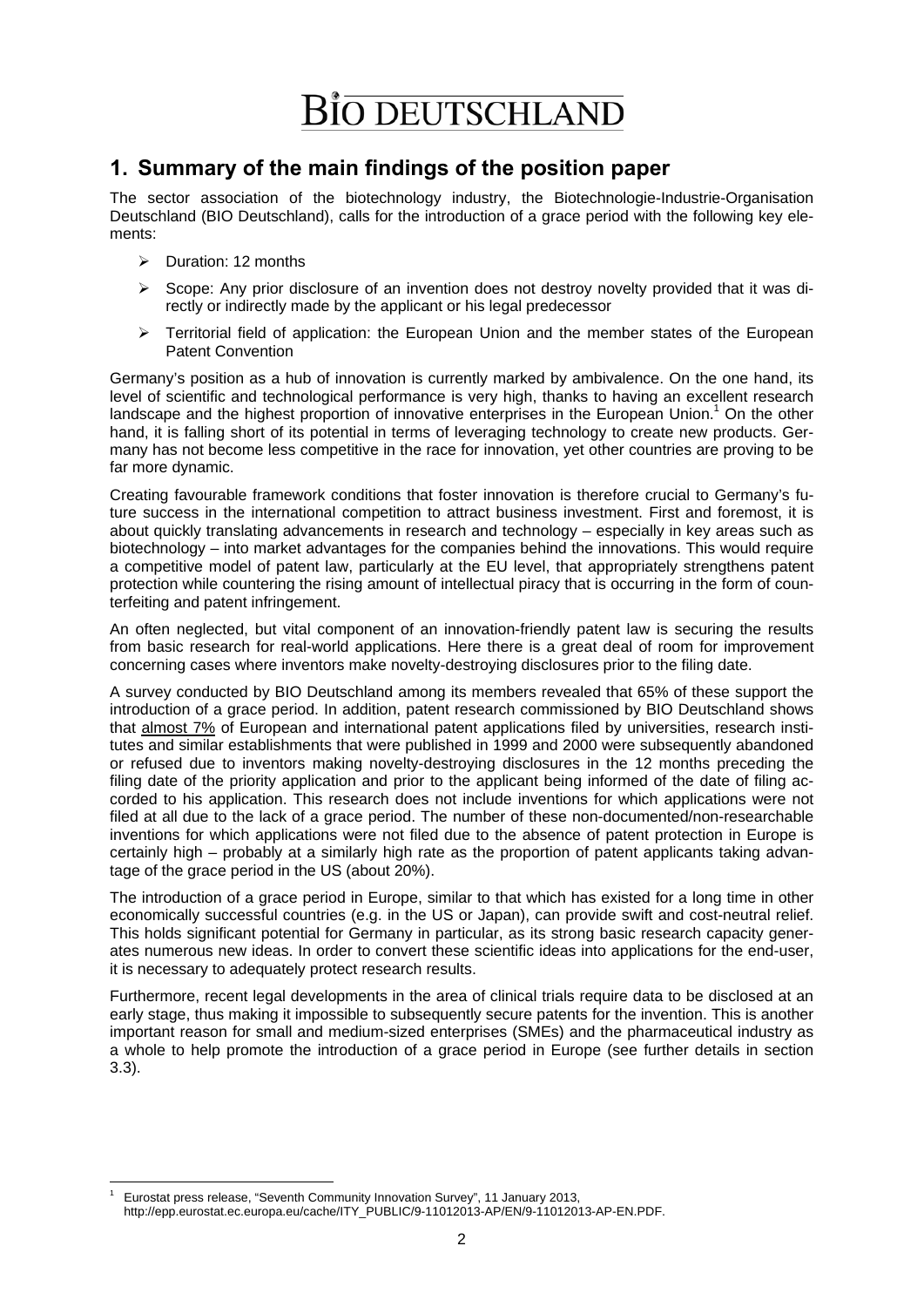The importance of cooperation between SMEs and large industrial companies is constantly growing in terms of overall economic significance. A study published by Accenture at the end of 2011 found that 60% of all innovations have their origins outside of large concerns. This proportion increases to 82% in the case of new biological therapeutics.<sup>2</sup>

Furthermore, the negotiations for a free-trade agreement between the US and Europe are giving added political momentum with regard to the strengthening of the international protection of intellectual property rights,<sup>3</sup> as the German Chemical Industry Association (VCI) also noted in a statement in 2013.4 At the same time, the issue of international patent law harmonisation should not be left out of the debate on the introduction of a grace period in Europe (the US and Japan have such a system).<sup>5</sup>

For the reasons set out above, BIO Deutschland has developed a proposal that would incorporate the grace period in Europe into the existing legal system.

 $\frac{1}{2}$ Accenture, "The Future of Pharmaceutical Innovation – Tackling the R&D Productivity Gap", December 2011, p. 3. <sup>3</sup>

This has also been observed by the International Association for the Protection of Intellectual Property (AIPPI). Ehlers/Hahner/Henke/Königer, Report of the German National Group for AIPPI's Executive Committee meeting from 5-11 Sep-

tenstriannen chementon ger, respect of the Schman Chemical Industry Arena Chemical Industry Regarding TTIP", 2 Au-<br>4 German Chemical Industry Association (VCI), "Questions and Answers from the Chemical Industry Regarding T

gust 2013, p. 9.<br>This issue was pursued by the signatories to the Agreement on Trade-Related Aspects of Intellectual Property Rights (known as TRIPS) as well as the World Intellectual Property Organisation (WIPO).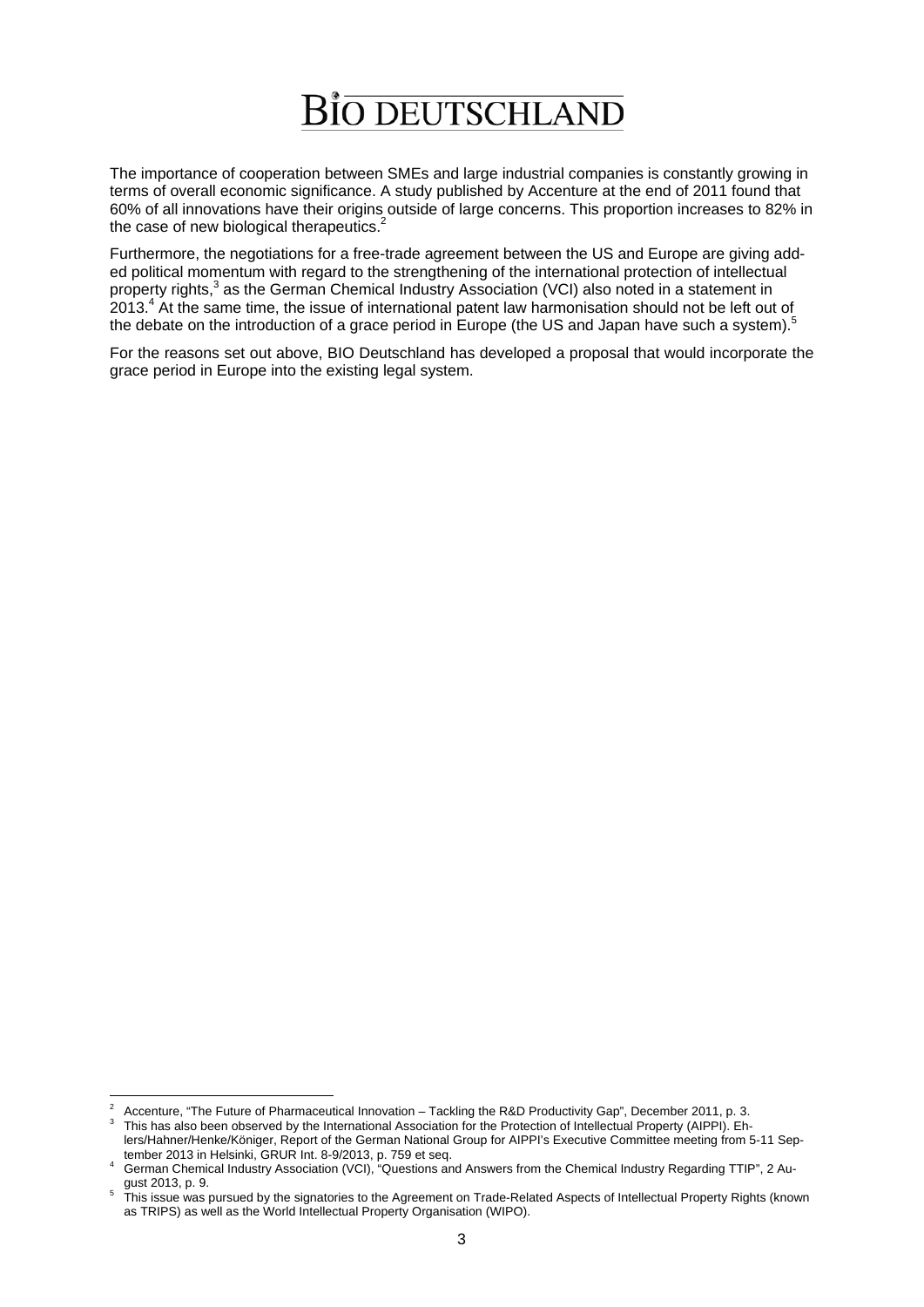# **2. Introduction**

Germany's position as a hub innovation is currently marked by ambivalence. On the one hand, its level of scientific and technological performance is very high. With 11% of all international patent applications that entered the national phase  $6$  and a 8.1% share of world trade,<sup>7</sup> the results of the German innovation system are impressive. German is the leader in mechanical engineering, has first-class vehicle manufacturing and environmental technology, and sets the pace in a number of other areas (e.g. renewable energies and laser, nano and medical technology). These achievements are the result of having an excellent research landscape and the highest proportion of innovative enterprises in the European Union.<sup>8</sup>

On the other hand, it is falling short of its potential in terms of leveraging technology to create new products. Germany has not become less competitive in the race for innovation, yet other countries are proving to be far more dynamic. As a place for research and innovation, Germany is no longer competing just with the US, Japan and Korean, but also with the new EU member states and the BRIC countries (Brazil, Russia, India and China).<sup>9</sup> This becomes particularly clear when one examines the patent applications of companies that invest a high proportion of their total revenues in research and development (R&D). While Germany ranks second worldwide in traditional high-tech industries such as automaking, mechanical engineering and chemicals (R&D intensity > 2.5%), it lags far behind in state-of-the-art technologies (R&D intensity > 7%), which also includes biotechnology. Here countries such as Korea, Japan, the US and China take up the top spots.

Creating framework conditions that foster innovation is of vital importance to the innovative strength of companies. It is primarily about quickly translating advancements in research and technology – especially in key areas such as biotechnology – into market advantages for the companies behind the innovations. This would require a competitive model of patent law, particularly at the EU level, that appropriately strengthens patent protection while countering the rising problem of misuse that is occurring in the form of patent theft and closed markets.

A component of an innovation-friendly patent law that has not previously received much focus is the bridge between basic research and real-world applications. This holds significant potential for Germany in particular, as its strong basic research capacity generates a considerable number of new ideas. However, these ideas will only be developed further if comprehensive protection of intellectual property rights is ensured to such an extent that it corresponds to the economic investment of innovative enterprises that develop these ideas to marketability. There is no way around the introduction of a harmonised grace period in patent law at the European level if cooperation is to take place between research institutes and companies.

A study published already in 2001 by the Federal Ministry of Education and Research (BMBF) came to the following conclusion about the introduction of a grace period: "*Empirical studies in Germany and the US have shown that both countries face the same fundamentally competing objectives with regard to the commercial exploitation of research results: Goals of scientific research such as broad debate and the fast publication of research results come up against the requirement of patent to law to keep inventions confidential prior to the patent application. The universities in these countries deal with these competing objectives in different ways. In the US the grace period helps resolve these competing objectives. It is used on average in 22% of applications from the higher education sector. This means that the grace period plays a role in a significant proportion of applications. It was also learned through individual interviews that even patents that generate very large revenues were filed using the grace period provisions."*<sup>11</sup>

<sup>1</sup> 6 World Intellectual Property Organization (WIPO) (2013), "2013 PCT Yearly Review. The International Patent System". p. 11. The Association of German Chambers of Commerce and Industry (2012), "German Exports. AHK World Economic Report",

p. 5. Eurostat press release, "Seventh Community Innovation Survey", 11 January 2013,

<sup>[</sup>http://epp.eurostat.ec.europa.eu/cache/ITY\_PUBLIC/9-11012013-AP/EN/9-11012013-AP-EN.PDF].

Commission of Experts for Research and Innovation (EFI) (ed.), "Report on Research, Innovation and Technological Per-

formance in Germany 2013", p. 183.<br><sup>10</sup> Ibid., p. 135.<br><sup>11</sup> Federal Ministry of Education and Research (BMBF) (ed.), "The Introduction of a Grace Period in Patent Law – A US-Germany Comparison Based on Higher Education", 2001, p. 7.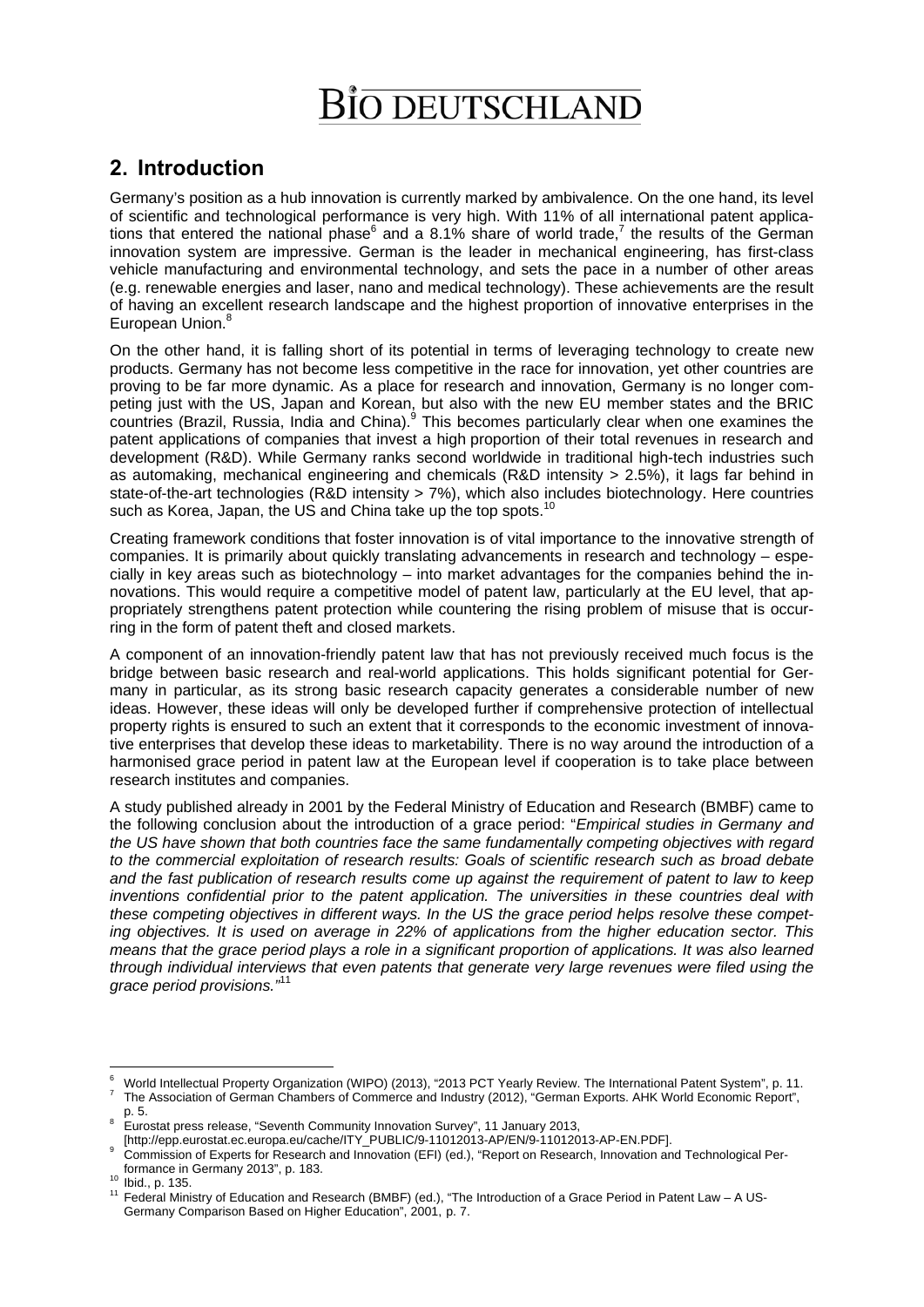Other countries besides the US that have also introduced a grace period in their legal system include Japan, Korea, China, Canada, Brazil, India, Russia and Australia. This puts European states at a disadvantage because the scientifically and economically strong nations named above provide far more favourable framework conditions in terms of innovation friendliness.

The BMBF's main recommendation for Europe is set out in the following statement:

*"The study's findings show that the introduction of a grace period in German and European patent law would unleash previously untapped potential. This is an argument in favour of an introduction of a grace period. As for the specifics of the issue, the study found that a grace period of one year is viewed as being sufficient. When fleshing out the legal framework, the interests of both science and scientists should be taken into account while ensuring the greatest possible legal certainty."*<sup>12</sup>

New discussions in 2010 and 2012 between members of BIO Deutschland's Working Group on Licences and Technical Contracts and representatives from the Federal Ministry of Justice (BMJ), which is responsible for this issue, led to a decision to underpin, at least on a qualitative basis, these general comments with economically relevant examples from the higher education sector, research institutes, technology transfer offices and SMEs. This currently appears to be very sensible from a policy standpoint, because in 2013 the US patent law system took an important step towards harmonisation with the provisions of the European Patent Office (EPO) through the replacement of the previous first-toinvent doctrine with the first-to-file principle.<sup>13</sup> The introduction of a provisional application is not considered a solution to the problem described above. Already on 2 June 2000, the following clause was adopted in the framework of the Patent Law Treaty (PLT) in Geneva:

*"… provisional applications do not offer a satisfactory remedy because they do not address inadvertent disclosures at all and even in other cases they pose a risk that the original disclosure will prove inadequate as a basis for any subsequent application."* 

The following proposal to introduce a harmonised grace period has been brought forward in the Standing Committee on the Law of Patents (SCP) at the World Intellectual Property Organisation (WIPO), but has not been implemented to date:

- *1. Introduction of a grace period for any disclosure of the invention (by the inventor, by a third party or by a National Patent Office – NPO) within 12 months before the filing date of the request or 12 months before the priority date;*
- *2. The inventor may always invoke this grace period;*
- *3. The inventor has to prove that the disclosure took place less than 12 months before the filing date (or where priority is claimed, the priority date of the application).*<sup>14</sup>

In addition to further publications on this topic, the International Federation of Intellectual Property Attorneys (FICPI) recently released a comprehensive white paper that voices its support for the introduction of a 12-month grace period, whereby a disclosure of an invention derived directly or indirectly from the inventor during that period shall not be considered as comprised in the state of the art.<sup>15</sup> The white paper is the outcome of several years of consultations. FICPI has adopted since 1983 several resolutions that call for the introduction of a grace period in order to improve the European patent system.

<sup>1</sup>  $12$  Federal Ministry of Education and Research (BMBF) (ed.), "The Introduction of a Grace Period in Patent Law – A US-

Germany Comparison Based on Higher Education", 2001, p. 9.<br>
<sup>13</sup> USA Patent Reform, Bill Text Version H.R. 1249 of the 112th Congress, http://www.gpo.gov/fdsys/pkg/BILLS-<br>
112hr1249ih/pdf/BILLS-112hr1249ih.pdf.

<sup>14</sup> European Commission, "An assessment of the implications for basic genetic engineering research of failure to publish, or late publication of, papers on subjects which could be patentable as required under Article 16(b) of Directive 98/44/EC on the legal protection of biotechnological inventions", 2002, p. 19, http://eur-lex.europa.eu/legal-

content/EN/TXT/PDF/?uri=CELEX:52002DC0002&from=EN. 2013, http://ficpi.org/wp-content/uploads/2013/09/FICPI-WP-2013-01Grace-Period.pdf.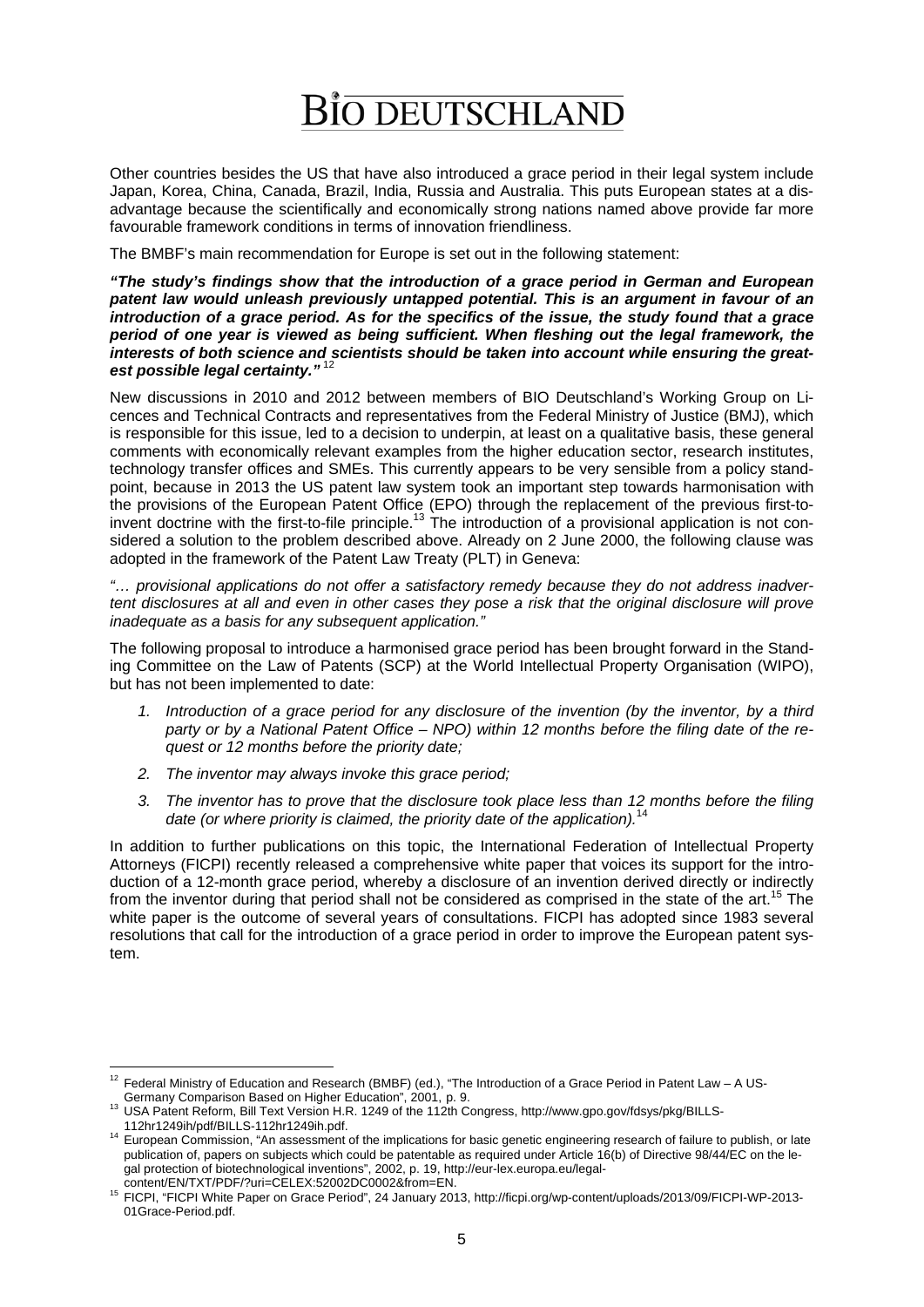Moreover, the German National Group of the International Association for the Protection of Intellectual Property (AIPPI) stated in its report for the meeting of AIPPI's Executive Committee from 5-11 September 2013 in Helsinki, Finland, that the introduction of a 6-month grace period is considered desirable for both scientists and industry (SMEs and large businesses), and that all disclosures by the inventor during this period shall not be considered as novelty destroying.<sup>1</sup>

This position paper of BIO Deutschland aims to demonstrate that the introduction of a harmonised grace period in Europe is absolutely essential in order to keep pace in the global race for innovation and boost Europe's standing as a research and industry location.

# **3. Introduction of a grace period is urgently needed**

The grace period is traditionally seen as a means of balancing the requirements of scientific publication with the substantive protection of inventions and thus as a way of improving the transfer of technology from research institutes to industry (see further details in section 3.4.1). This is certainly a factor, but one should not forget that the era in which the pharmaceutical industry develops blockbuster drugs on its own is coming to an end. Pharmaceutical companies are also increasingly dependent on partnerships with universities and research institutes as well as biotechnology firms. A global marketplace for the best ideas has emerged.

The importance of cooperation between SMEs and large industrial companies is constantly growing in terms of overall economic significance. A study published by Accenture at the end of 2011 found that 60% of all innovations have their origins outside of large concerns. This proportion increases to 82% in the case of new biological therapeutics.<sup>17</sup> It shows that in the future Big Pharma will not only have to manage the competing objectives of publication and patenting, but should also have an interest in seeing that the possibilities for protecting biotech innovations are developed as comprehensively as possible. As cooperation on research becomes more and more complex, a grace period would make it easier to protect new inventions (see further details in section 3.1 et seq.). Harmonisation would create uniform rules for the protection of inventions that originate from cooperation in a global market.

In addition, there is now a trend to disclose research results, clinical trial data, etc. (see further details in section 3.3) at an early stage. A grace period would also make it possible for inventors to secure a patent in such cases. This serves the interests of SMEs and higher education establishments as well as those of larger-sized biotech and pharma firms.

These considerations clearly show that in an increasingly globalised world with an ever-growing interdependence between research institutes, SMEs and larger-sized biotech and pharma firms, there is a legitimate need for a grace period.

## **3.1. Non-filing of patent applications in the area of biotechnology**

It is difficult to obtain data regarding the impact of not having a grace period due to the limited amount of information available. To make the call for the introduction of a grace period credible, BIO Deutschland conducted a survey among its members as well as patent exploitation agencies at universities. They were asked about their experiences with novelty-destroying disclosures made prior to the filing date (see section 3.1.1).

In addition, BIO Deutschland commissioned research to find out how many patent applications are not approved due to inventors making pre-filing disclosures while a patent was granted for the same invention in the US (see section 3.1.2).

1

<sup>&</sup>lt;sup>16</sup> Ehlers/Hahner/Henke/Königer, Report of the German National Group for AIPPI's Executive Committee meeting from 5-11 September 2013 in Helsinki, GRUR Int. 8-9/2013, p. 759 et seq.<br>
<sup>17</sup> Accenture, "The Future of Pharmaceutical Innovation – Tackling the R&D Productivity Gap", p. 3.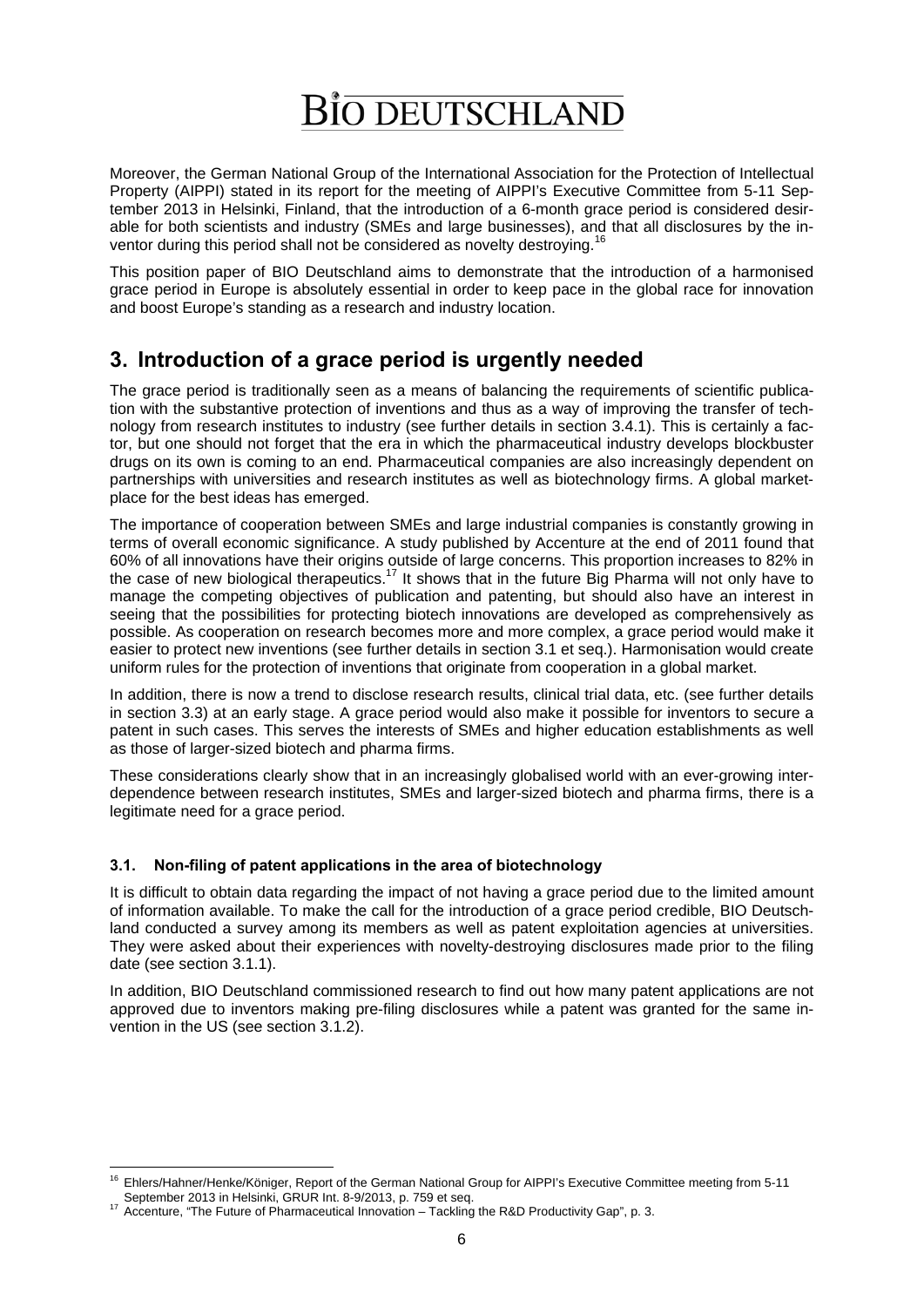# Bio deutschland

### **3.1.1.** *BIO Deutschland's member survey*

Survey respondents were asked about the importance of a grace period for their area of work and about their opinion on the introduction of a grace period. (Note: The "N/S" abbreviation used in the figures denotes respondents did not know or did not specify the answer.)

55% of respondents believed they would be directly affected by the introduction of a grace period (Figure 1).

65% of respondents said they were in favour of the introduction of a grace period (Figure 2).



Most of the respondents have to draft a patent application at short notice in two to ten cases per year, in order to avoid a pre-filing disclosure (Figure 3). In addition to the traditional conflicts of interests that arise between

65% 25% Yes No N/S

10%

Figure 2

companies and research institutes, problems can also occur due to graduate theses and doctoral dissertations: the research results from such academic works are potentially protectable. At the time

that dissertations are published, it is likely that the results are not as detailed as would be required to file a patent application. More experiments would probably have to be conducted to receive strong patent protection. If further research shows the necessity of protecting the subject matter of the dissertation, it could be that only a limited portion of the results can be included in a patent application due to the doctoral dissertation being considered a pre-filing disclosure, thus providing at least some protection, albeit minimal. A grace period would also be very useful in such a case.

In up to 30 cases per year applicants forego the application altogether due to novelty-destroying disclosures (Figure 4). One company reported that of the six patents it filed in 2012, three were unsuccessful because of its own pre-filing disclosures (a rate of 50%). In 2013 the company was denied patent protection in one of three applications on the same grounds (a rate of 30%). A grace period would have at least given the applicant the possibility of securing a patent in the case of an otherwise positive outcome.



The companies are taking measures in their partnerships and in their own companies to

1 1 1 1 1 N/S 0 0,5 1 2 3 4 5 8 30 **Cases per Year** fix this situation. Nearly all respondents (90%) said they offer

Figure 4

2

3 3

2

regular information sessons and training courses on the topic of novelty-destroying disclosures (Figure 5). This helps keep the number of pre-filing disclosures in check, but, as the survey shows, does not completely eliminate them.

In order to further elucidate this issue, we will now present some cases from practice that were reported in the survey.

**Case 1 (2012)**: A university clinic in German filed a patent application that it planned to exclusively outlicence to a biotech company. In discussions the company pointed out the importance of patent protection and that the clinic should not make any pre-filing disclosures because otherwise patent protection could no longer be granted on the grounds of lack of novelty. In particular, it explained that abstracts and lectures were also considered to be novelty-destroying disclosures. In the course of the negotiations, it came to light that the researcher from the university leading the discussions had published an abstract describing the main contents of the patent application before the application was

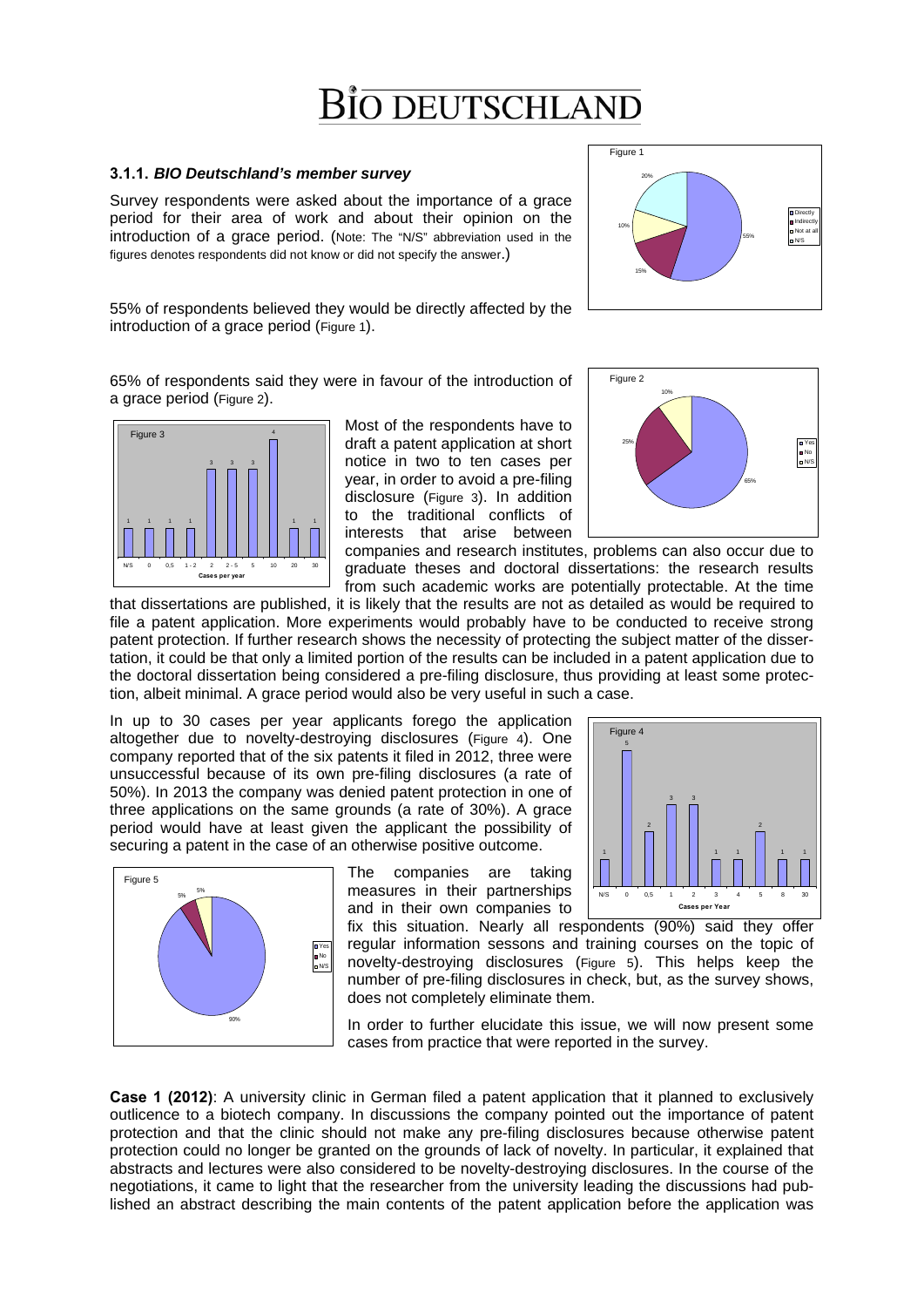filed. The researcher stated that, contrary to the information provided, he did not view the abstract as a disclosure. The patent office has yet to issue a communication. The company has decided not to enter into any further contractual commitments because it anticipates that the patent office will refuse the application.

**Case 2 (2012)**: A university clinic in Belgium wanted to conduct a clinical trial in partnership with a biotech company. However, the clinic had already published information about the subject matter. The patent application was not filed; the study not carried out.

**Case 3 (2013)**: A university clinic in Belgium wanted to conduct a clinical trial in partnership with a biotech company. During their discussions, it emerged that the university had already published animal data and presented an abstract at a conference. It had not been clear to the university that its own disclosures could stand in the way of a subsequent patent application, nor did the university regard abstracts as disclosures. After considering the high costs of clinical trials and the lack of prospect of securing strong patent protection due to the pre-filing disclosures, the parties decided not to cooperate on the study.

## **3.1.2. Findings of the patent research**

BIO Deutschland collected additional data to reinforce the information obtained from the member survey. This research sought to find patent applications that deal with medicinal products containing recombinant proteins, thus ensuring that the focus was on typical biotechnological applications. It was also hoped that cases such as these would help facilitate the evaluation of commercial relevance. Out of the search results, patent families were identified that include a valid US patent but only a European patent application (and thus no grant of patent). This process found just 8,000 patent families. To further enhance the reliability of the results, the patent families were narrowed down to include only those published in 1999 and 2000 that were not filed by a pharmaceutical company, based on the assumption that pharmaceutical companies only continue to pursue inventions which they are certain will lead to a grant of patent. After applying these criteria 400 patents families were left, which were then examined in detail.

The analysis thus focuses on a two-year period of European biotechnological applications for patents that – if they had been granted – could still be valid today. Its scope is also confined to inventions that have their roots in academic institutes from which one can expect a certain amount of commercial importance. One should bear in mind, however, that this research is not able to include inventions for which the patentability prospects were considered from the outset to be extremely remote because of pre-filing disclosures made by the inventors, and thus for which a European patent application was not filed in the first place. Also not included are those inventions for which the application was withdrawn before being published. On the basis of other investigations and studies, it can be assumed that the number of these non-researchable inventions is high – probably at a similarly high rate as the proportion of patent applicants taking advantage of the grace period in the US (22%).<sup>18</sup>

**The result of the research shows, with all due caution, that almost 7% of the investigated European and international patent applications filed by universities, research institutes and similar establishments that were published in 1999 and 2000 were subsequently abandoned or refused due to inventors making novelty-destroying disclosures in the 12 months preceding the filing date of the priority application and prior to the applicant being informed of the date of filing accorded to his application.**

### **3.2. Economic relevance**

The findings of both BMBF's study in 2001 and Franzone and Scellato's paper in 2010 suggest that only the use of the grace period allows inventions that have exceptionally high quality from a qualitative perspective to be patented. The high-quality patent applications in the US correlate directly with the use of the grace period. This is attributed to the observation that public discussions and feedback help to enhance the quality of the invention and the patent application.<sup>19</sup> This is substantiated by socalled "cash cows" – patents that are extremely successful commercially. The patenting of the process developed by researchers Stanley Cohen and Herbert Boyer that pieces together and replicates DNA from different species was only possible thanks to the grace period and brought the universities in-

<sup>&</sup>lt;u>.</u> <sup>18</sup> Federal Ministry of Education and Research (BMBF) (ed.), "The Introduction of a Grace Period in Patent Law – A US-

Germany Comparison Based on Higher Education", 2001, p.7. 19 Franzoni, C. and Scellato, G., "The grace period in international patent law and its effect on the timing of disclosure", *Research Policy*, vol. 39, 2010, p. 209.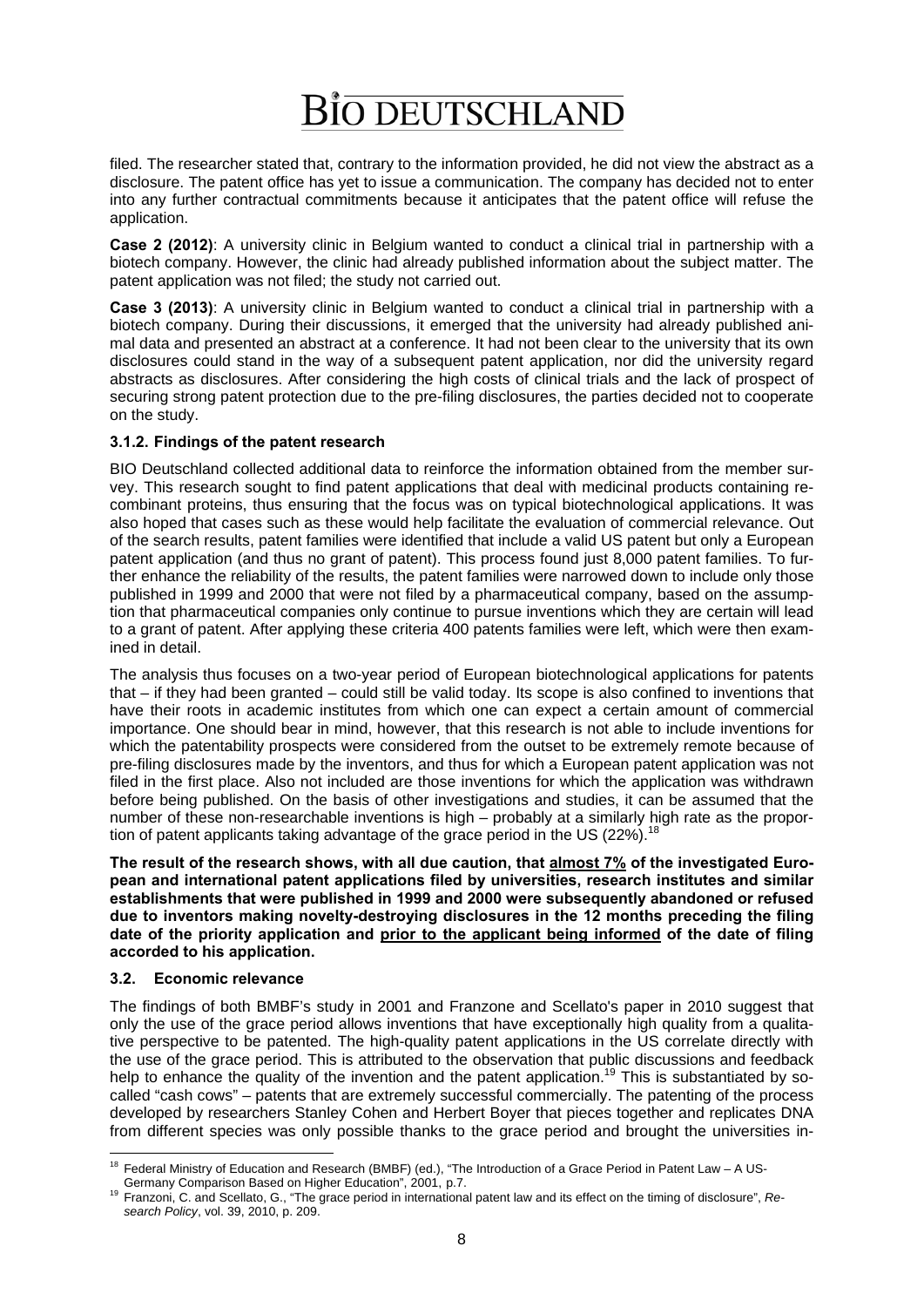volved 255 million US dollars in licencing income. The use of the grace period also enabled the commercialisation of Florida State University's Taxol patent.<sup>20</sup>

Patent protection is designed to reward the inventor for his research efforts and his financial investment. This reward takes the form of an exclusive right to exploit the idea, but only for a limited period of time. The fact that this time period is in most cases shorter in biotechnology – because of the long research and development cycles – than in other (technical) patent applications, e.g. those from the field of mechanical engineering, makes it more difficult to recoup development costs. The restrictive framework conditions should not be allowed to halt the flow of innovations in biotechnology. A grace period would provide a crucial incentive to inventors and companies to continue their research activities in this area.

The following examples serve to illustrate this point while also highlighting the value creation that was not realised due to the lack of a grace period or that occurred in other countries because in Europe patent protection was either not possible or more limited in scope.

### **Example 1 – Diagnosis of prostate cancer through an imaging method**

The German Cancer Research Center (DFKZ) missed out on the opportunity to patent a prostate cancer diagnostic technology, one considered to be extremely relevant economically, due to pre-filing disclosures made at two international congresses less than a year before submitting the invention in 2011 to its technology transfer office. The initial pre-clinical evaluation of 68Ga-labelled HBED-CC-PSMA ligand complex on laboratory animals did not provide an indication of its potential as a contrast agent in patients.

The invention concerned a process that enabled the sensitive diagnostic technique 68Ga-PET imaging to also be used for prostate cancer – which previously had not been possible for this type of cancer due to the lack of a suitable substance. The innovation consisted in the discovery of a highly specific inhibitor of PSMA, the protein marker for prostate cancer, and its application as a contrast agent in combination with the widely used 68Ga-PET technology. It was this combination that enabled extremely improved imaging capabilities and represented a major innovation in prostate cancer diagnosis.

#### Interpretation

It would have only been possible to secure patent protection in the US due to the fundamental disclosures prior to filing. The industry partners who had previously expressed interest withdraw from the project because of the high risk. Thus DFKZ did not file a patent application, which prevented a very innovative technology developed by German-based research from being turned into a market-ready product.

As a research centre, DFKZ lacked the industrial expertise and the resources to develop the new contrast agent through to regulatory approval. DFKZ was therefore dependent on an industry partner to make this technology accessible to patients. However, as licencing would have only been possible on the US market, it would not have been financially worthwhile for a company to get involved. This example clearly shows how the lack of an internationally harmonised grace period prevented a highly innovative product developed by basic research from being commercialised.

#### Commercial relevance

DKFZ's technology transfer office estimated the global revenues of this new contrasting agent at approx. 100 to 200 million euros a year. In order to finance the high costs and expenses of securing regulatory approval (500 million to 1 billion euros), established industry partners were contacted, who expressed a high level of interest in the project – provided that broad patent protection (at least in the US and Europe) could be obtained.

 $20$ 20 Federal Ministry of Education and Research (BMBF) (ed.), "The Introduction of a Grace Period in Patent Law – A US-Germany Comparison Based on Higher Education", 2001, p.112.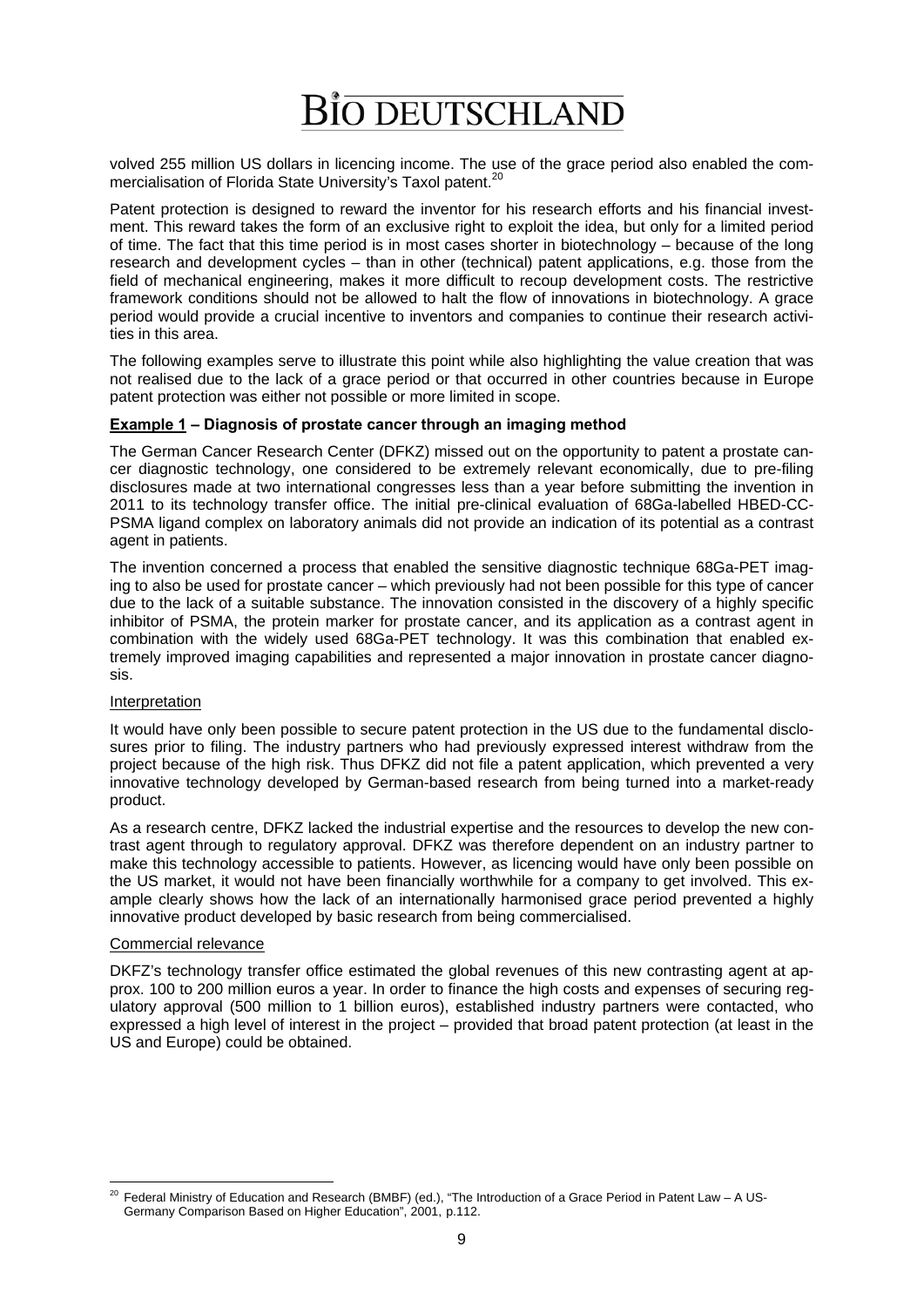### **Example 2 – HPV vaccine**

This example concerns the loss of important intellectual property rights through a pre-filing disclosure made in an academic journal while the development of a human papilloma virus (HPV) vaccine was being pursued. In this area GlaxoSmithKline (GSK) and Merck are now generating revenues of more than 1 billion US dollars with the HPV vaccines Cervarix and Gardasil (see the revenue figures of the HPV vaccines Cervarix<sup>21</sup> from GSK and Gardasil<sup>22</sup> from Merck).

In 1997 research results were published in academic journal, $^{23}$  disclosing how various HPV-like particles were constructed to induce an antibody response. The inventors submitted their idea for patent protection in the US on 20 February 1998,<sup>24</sup> while filing a limited patent application in Europe on 24 March 1998.<sup>25</sup>

#### Interpretation

Substance protection was obtained in the US because of the grace period. In Europe, on the other hand, it was only possible to secure protection for second medical indication. The protection in Europe was also limited to fusion proteins, while the US patent covers proteins free fusion constructs.

#### Commercial relevance

Revenues from HPV vaccines Cervarix<sup>26</sup> from GSK and Gardasil von Merck<sup>27</sup> totalled more than 1 billion US dollars in 2011.

#### **Example 3 – Utilisation of oncolytic HSV particles**

This last example deals with the loss of important intellectual property rights through a pre-filing disclosure of the use of oncolytic herpes simplex virus (HSV) particles, which resulted in Amgen acquiring Biovex, a biotech firm developing similar technology, in 2011 for up to 1 billion US dollars (see Amgen press release $^{28}$ ).

In September 1995 research data and an abstract were disclosed at a conference.<sup>29</sup> Patent protection was applied for at the beginning of October 1995.<sup>30</sup>

#### Interpretation

Third parties used the inventors' disclosure of research data and an abstract at a conference approx. two weeks before the priority data to stop the grant of a patent at a late procedural stage through the submission of observations. Evidently, the inventors' own anticipation by the disclosure of the abstract was the main reason for the application being significantly limited in further proceedings. Now, five years later, proceedings for grant with limited claims are again pending.<sup>31</sup>

<sup>1</sup> <sup>21</sup> Presentation by Martin Andrews (Senior Vice President) GlaxoSmithKline (2011), "GSK Vaccines in 2011", http://www.gsk.com/content/dam/gsk/globals/documents/pdf/Investors/presentations/2011/2011-03-23-martin-andrews-

citi.pdf.<br><sup>22</sup> Merck news release, February 2012, http://www.merck.com/investors/financials/02-02-2012-4Q11SERelease.pdf.<br><sup>23</sup> Müller M et al., "Chimeric papillomavirus-like particles" *Virology* vol. 234, no. 1, 1997, pp.

<sup>1998.&</sup>lt;br><sup>25</sup> EP 1064014 (Burger, Hallek), "Medicament for preventing or treating papilloma virus-specific tumors", Priority date: 24 March<br>1998

<sup>&</sup>lt;sup>26</sup> Presentation by Martin Andrews (Senior Vice President) GlaxoSmithKline (2011): "GSK Vaccines in 2011" http://www.gsk.com/content/dam/gsk/globals/documents/pdf/Investors/presentations/2011/2011-03-23-martin-andrews-

<sup>&</sup>lt;sup>27</sup> Merck news release, February 2012, http://www.merck.com/investors/financials/02-02-2012-4Q11SERelease.pdf.<br><sup>28</sup> Amgen press release, "Amgen acquires Biovex",<br>http://www.amgen.de/Aktuelles/50/Amgen+%FCbernimmt+Biovex/

<sup>29</sup> Sibley , G. S. et al. "Evaluation of a gene therapy system using a replication competent, non-neurovirulent HSV-1 viral vector used in combination with radiotherapy," *Int. J. of Radiation Oncology Biology Physics*, vol. 32, supplement 1, 21 September

<sup>1995.&</sup>lt;br><sup>30</sup> EP 862445/ WO 9712623 (Hallahan, Weichselbaum, Kufe, Sibley, Roizman), "Methods and composition for viral enhance-<br>1995. ment of cell killing", Priority date: 6 October 1995.

and EPO0862445 "Combination of herpes simplex virus and chemotherapy for treating cancer", https://register.epo.org/espacenet/regviewer?AP=96934086&CY=EP&LG=de&DB=REG.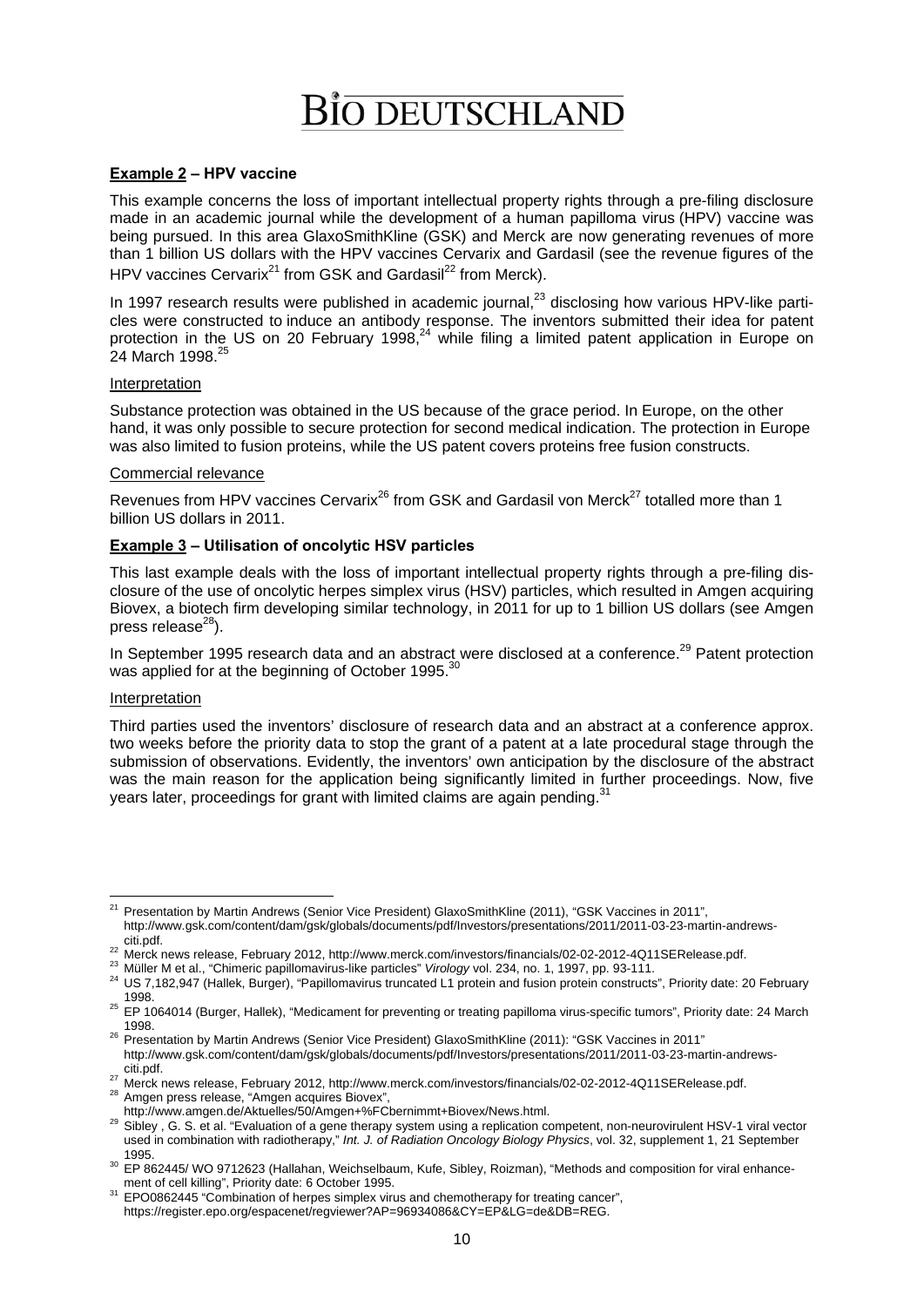# BI<del>o</del> deutschland

### Commercial relevance:

The patent application was licenced to MediGene. $32$  Amgen acquired Biovex, which was developing similar technology, for up to 1 billion US dollars, according to a press release.<sup>33</sup> The lost opportunity with the patent application for oncolytic (HSV) particles can therefore be estimated at a similar economic value.

### **3.3. Impact of new legal developments in Europe on intellectual property rights in biotechnology**

One can increasingly observe that new legislative initiatives are putting an emphasis on the transparency of clinical data. While this is a welcome proposal when seen from the perspective of patients, it carries significant risks for the patent protection of substances yet to be developed. One of these new rules is being discussed in a proposal for a regulation of the European Parliament and of the Council on clinical trials on medicinal products for human use, and repealing Directive 2001/20/EC, which is currently under negotiation.

Article 78(3) of the proposed regulation concerns data confidentiality in the EU database that would be set up for clinical trials. The database would include information on all clinical trials conducted in Europe, and information on all applications for authorisation of clinical trials. Companies would be required to submit documents containing confidential data that are essential for their survival. This information needs to be protected comprehensively. In many cases, the information is not yet protected by intellectual property rights as one first has to wait for the outcome of the clinical trial and the resulting findings, owing to the fact that patentable data are not available at the outset or it is not yet possible to obtain comprehensive protection, e.g. for a new indication. Article 78(3) of the proposed regulation does not provide for the confidential treatment of information that could possibly be protected by intellectual property rights. However, it is crucial that sponsors receive patent protection to cover the high investment costs.

Changes that require documents from the clinical trials to be disclosed at an early stage have also been incorporated into the proposed regulation during the parliamentary process.

Moreover, the European Medicines Agency (EMA) has revised its policy on the publication of clinical data. In addition to its "Policy on access to documents (related to medicinal products for human and veterinary use)",<sup>34</sup> the EMA has also released a draft policy on "Publication and access to clinical-trial data."<sup>35</sup> It is currently in consultation phase, but is expected to come into force by the end of the year. The EMA's new policy seeks to establish rules that govern how data from clinical trials and the application process for clinical trials are published and accessed.

The EMA has, furthermore, already released clinical trial data to requesting companies pursuant to EU Regulation (EC) No 1049/2001regarding public access to European Parliament, Council and Commission documents.<sup>36</sup> The companies affected took legal action to block disclosure.<sup>37</sup> The cases are currently pending before the European Court of Justice (ECJ). The General Court has already made an interim ruling instructing the EMA not to release the data (until a decision in the main proceedings).

These efforts to adopt far-reaching transparency rules for clinical trials will lead in practice to the circumvention of data exclusivity provisions, and could also have significant adverse impacts on patent protection. Moreover, the data for clinical trial applications could be used for marketing authorisation procedures in third countries.

However, this trend is not only seen at the European level. The Paul Ehrlich Institute (PEI) also publishes clinical trial applications on the internet once approval of phase 2 has been granted. Publication of paediatric studies occurs already from phase 1.<sup>38</sup>

<sup>1</sup>  $32$  News release: "MediGene acquires patents on anti-cancer drugs under development",

http://www.bionity.com/en/news/29407/medigene-acquires-patents-on-anti-cancer-drugs-under-development.html.<br>33 Amgen press release, "Amgen acquires Biovex",<br>http://www.amgen.de/Aktuelles/50/Amgen+%FCbernimmt+Biovex/News.ht

<sup>&</sup>lt;sup>34</sup> http://www.ema.europa.eu/docs/en\_GB/document\_library/Other/2010/11/WC500099473.pdf<br><sup>35</sup> http://www.ema.europa.eu/docs/en\_GB/document\_library/Other/2010/11/WC500099473.pdf<br><sup>36</sup> http://eur-lex.europa.eu/LexUriServ/LexU

<sup>2013</sup> and Case InterMune UK and Others v EMA (T-73/13) of 11 February 2013.<br><sup>38</sup> See PEI's guidelines at http://www.pei.de/DE/infos/pu/genehmigung-klinische-pruefung/eudract/register-klinischepruefungen-node.html.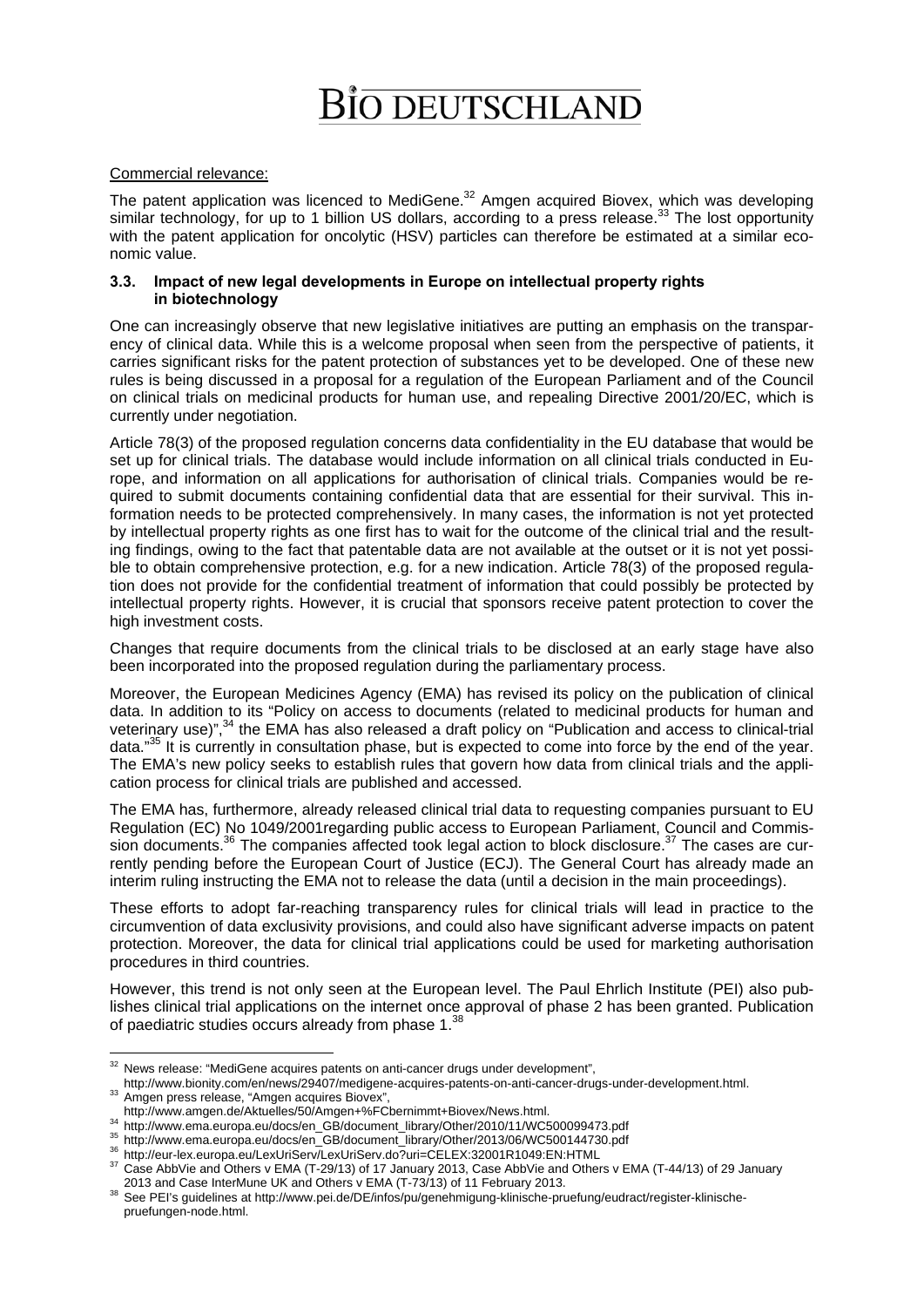### **3.4. Further arguments for the introduction of a grace period in Europe**

### **3.4.1. Improvement of partnerships with research institutes**

The publication of articles in academic journals is extremely important in the fields of natural science and technology, particularly for young researchers. So as not to jeopardise publishing success, researchers traditionally pursue a strategy that calls for fast publication. It is not uncommon for research groups working on different continents to investigate the same problem and for the race to publish new discoveries or solutions first to be decided by days or weeks. The dissemination of research results through publication (in journals or orally at conferences) prior to filing a patent application can significantly inhibit or prevent the findings from being sensibly exploited commercially. In following the formal path and thus submitting the patent application beforehand, the researchers take the risk of delaying publication and allowing other research groups to publish ahead of them. Currently, European researchers, who put off publication because of patents they plan to apply for, publish three to eight months later that their US colleagues for whom the requirement to defer publication is not as stringently prescribed because of the grace period there.<sup>39</sup> The German expertgroup for Research and Innovation (EFI) describes this problem in its report from 2009:<sup>40</sup>

It is necessary to *"… weigh up between long-term research cooperation or licence receipts in the short term, and between licensing or setting up a spin-off company. A particularly difficult situation arises as a result of the processing times for reports of inventions. In this case, the publication of the research results as quickly as possible can conflict with the intention of filing a patent." 41*

### **3.4.2. International harmonisation of patent law**

As many countries, including economic powers such as Canada, Japan and the US, already have grace period provisions in their patent systems, researchers can file a patent application there even if this no longer possible in Europe and the EPO contracting states because of prior disclosure. This difference results in innovative companies in Europe not pursuing the further development of their ideas as sensible commercial exploitation appears to be impossible.

The extent to which an internationally harmonised grace period is also important for US universities becomes evident in statements by an employee of Stanford University. She reported that biotechnology inventions disclosed prior to patent application are rarely patented using the grace period. This is because industry partners are only interested in worldwide (at least the US and Europe) licencing rights, particularly in the area of biotechnology. As a result, innovative inventions of universities fail to be developed and exploited commercially.<sup>42</sup>

### **3.4.3. German Employee Inventions Act (ArbnErfG, Section 42)**

In accordance with Section 42 of the German Employee Inventions Act (ArbnErfG), inventors can disclose their inventions as a part of their research and teaching activities if they give their employer (the university) due notice, normally two months in advance. The university must assess and complete the patent application during this period of time so as not to lose out on obtaining patent protection. An adequate assessment of exploitability and economic viability of a patent application is hardly possible in this amount of time. There is therefore the risk that universities, which typically face budget and time constraints, will decide against filing for a patent, thus foregoing patent protection for valuable inventions.

<sup>1</sup> 39 Franzoni, C. and Scellato, G., "The grace period in international patent law and its effect on the timing of disclosure", *Re-*

*search Policy*, vol. 39, 2010, p. 209.<br><sup>40</sup> Commission of Experts for Research and Innovation (EFI) (ed.), "Report on Research, Innovation and Technological Per-<br>formance in Germany 2009", p. 42.

formance in Germany 2009", p. 12.<br>41 Ibid.<br>42 Federal Ministry of Education and Research (BMBF) (ed.), "The Introduction of a Grace Period in Patent Law – A US-Germany Comparison Based on Higher Education", 2001, p.110.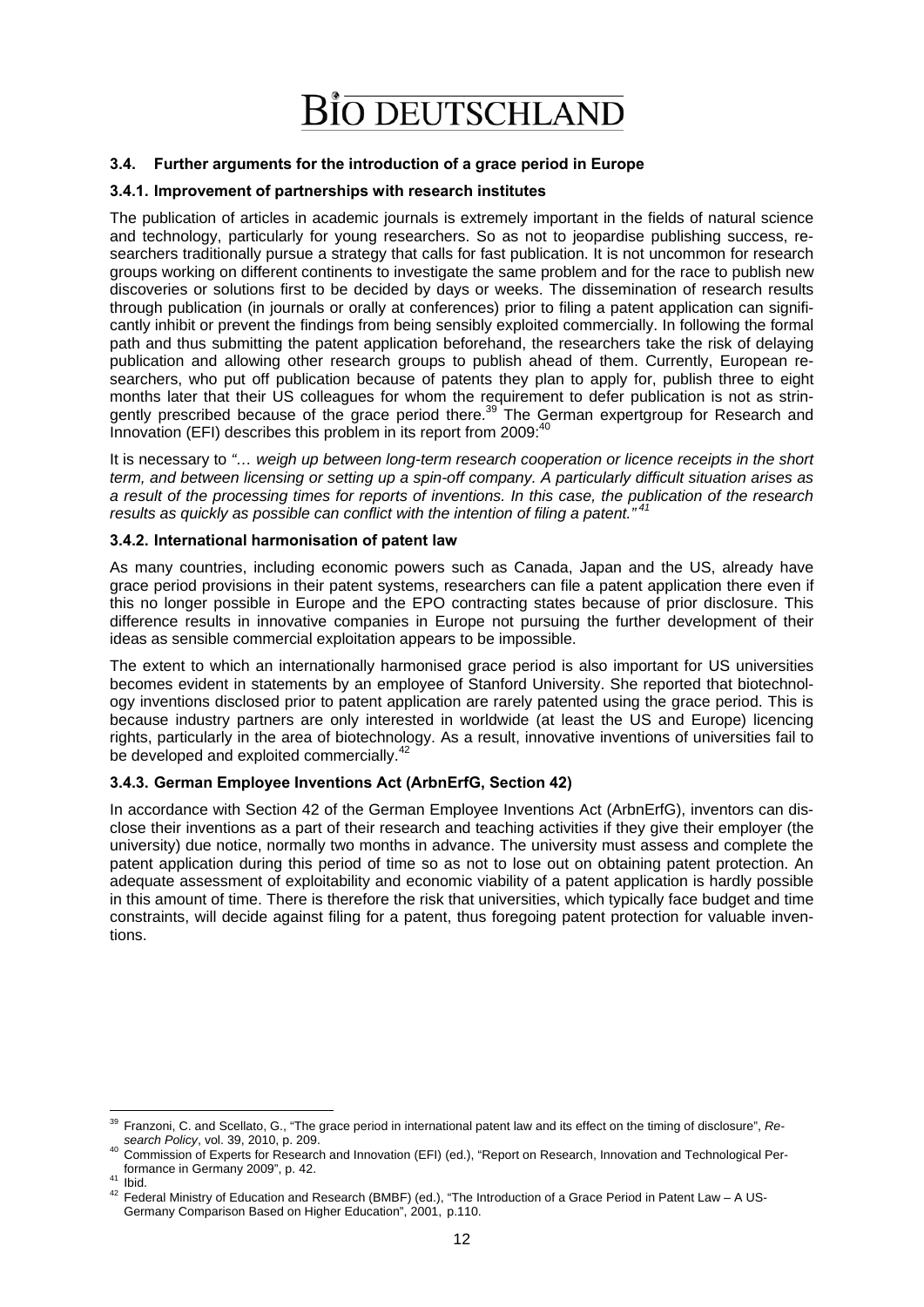### **3.4.4. Damage claims**

Researchers could be in breach of their statutory and contractual duties if they disclose research results, whether deliberately or inadvertently, prior to filing a patent application. This could be considered grounds for damage claims. A grace period provision, on the other hand, would take into account both the researchers' need for fast publication of findings and the general interest in innovation exploitation.

### **3.4.5. Assessment of commercial exploitability**

It is frequently the case that the possibilities for commercially exploiting an invention only become apparent through discussions with experts in the relevant field.<sup>43</sup> The introduction of a grace period would therefore help facilitate the exchange of scientific information.

## **3.4.6. Technology transfer promotion**

The opportunity to be able to discuss the invention with licensees at an early stage would simplify the work of technology transfer offices.<sup>44</sup>

## **3.4.7. Provisional application**

The option to file a provisional application does not offer a viable alternative to a grace period rule as it is not applicable to inadvertent disclosures and, because of the very restrictive case law of the EPO boards of appeal, poses a risk that the original disclosure will not prove suitable as a basis for any subsequent patent application, thus failing to provide any remedy to the problem of inadvertent prefiling disclosure.

# **4. Proposal for the introduction of a grace period in Europe**

To achieve the introduction of a grace period in Europe, BIO Deutschland proposes that an additional paragraph be included in Article 55 of the European Patent Convention (EPC). Article 55 EPC concerns non-prejudicial disclosures and thus is also the appropriate place to regulate non-prejudicial disclosures made prior to filing. The following provision should be incorporated as paragraph 3 (-new-) of Article 55 EPC:

Article 55

*[…]* 

*(3) For the application of Article 54, a disclosure of the invention shall not be taken into consideration if it occurred no earlier than twelve months preceding the date of filing of the European patent application and if it was directly or indirectly made by the applicant or by his legal predecessor.* 

Consequently, Article 55 EPC should also be supplemented so that the date of priority validly claimed for a priority application shall also count as the date of filing under application of the new Article 54(3) EPC:

### Article 89

*The right of priority shall have the effect that the date of priority shall count as the date of filing of the European patent application for the purposes of Article 54, paragraphs 2 and 3, Article 55, paragraph 3, and Article 60, paragraph 2.* 

Berlin, 4 November, 2013

<sup>1</sup> <sup>43</sup> Similar to finding in Commission of Experts for Research and Innovation (EFI) (ed.), "Report on Research, Innovation and Technological Performance in Germany 2009", p. 42. 44 Ibid.